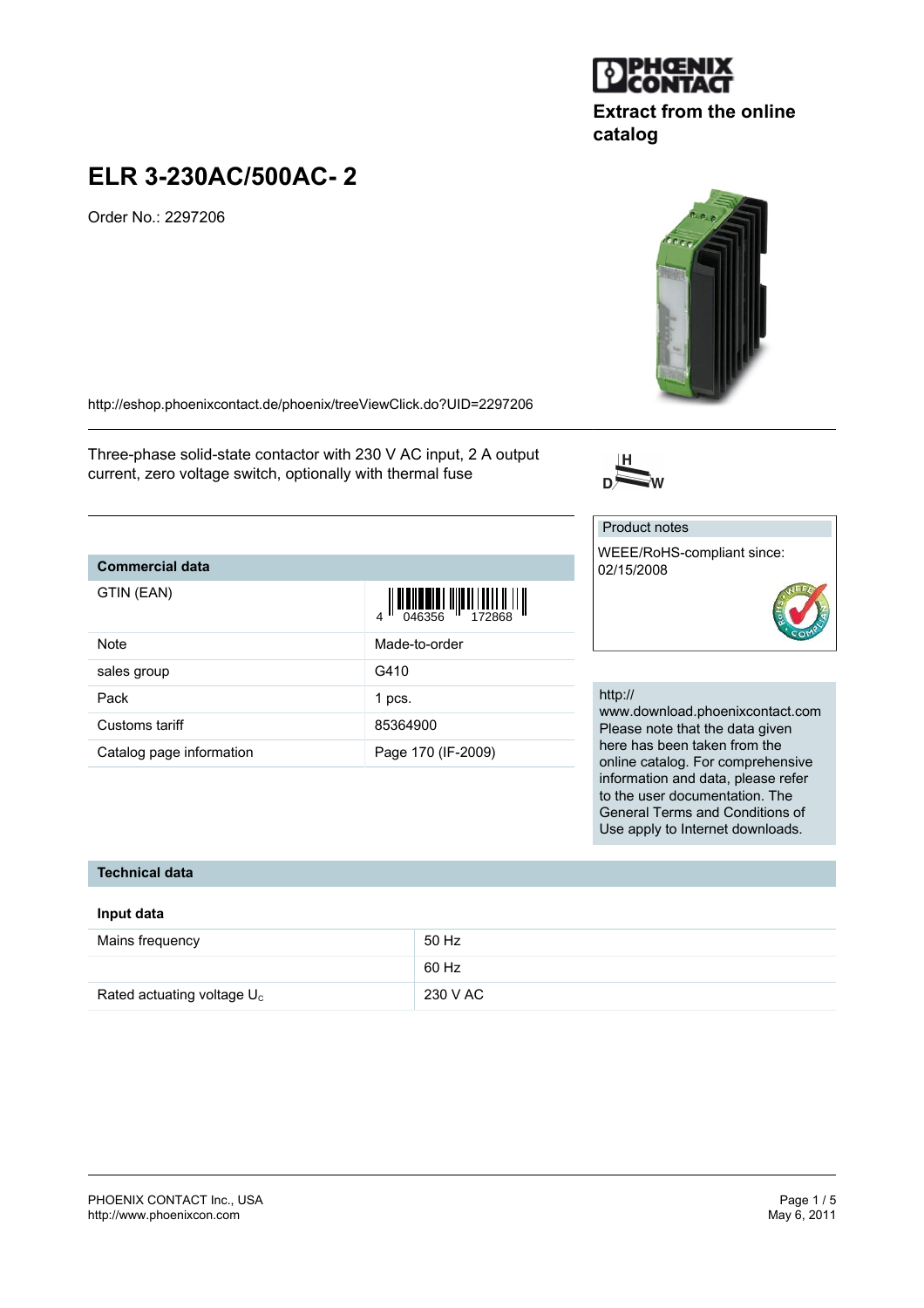| Rated actuating voltage range with reference to<br>$U_c$ | 0.41.1                    |
|----------------------------------------------------------|---------------------------|
| Rated actuating current $I_c$                            | $12.5 \text{ mA}$         |
| Switching threshold "0" signal, voltage                  | 48 V AC                   |
| Switching threshold "1" signal voltage                   | 96 V AC                   |
| Protective circuit                                       | Surge protection Varistor |
| Status display                                           | Yellow LED                |
| Indication                                               | Red LED                   |

#### **Output data, load relay**

| Output name                   | AC output                     |
|-------------------------------|-------------------------------|
| Nominal output voltage        | 500 V AC                      |
| Nominal output voltage range  | 48 V AC  575 V AC             |
| Periodic peak reverse voltage | 1200 V                        |
| Load current                  | max. 2 A (see derating curve) |
| Leakage current               | 6 mA                          |
| Residual voltage              | < 1.5 V                       |
| Surge current                 | 200 A ( $t = 10$ ms)          |
| Max. load value               | 250 $A^2$ s                   |
| Type of protection            | <b>RCV</b> circuit            |
| Surge voltage protection      | > 575 V AC                    |

#### **Connection data**

| Connection method                      | Screw connection      |
|----------------------------------------|-----------------------|
| Conductor cross section solid min.     | $0.14 \text{ mm}^2$   |
| Conductor cross section solid max.     | $2.5$ mm <sup>2</sup> |
| Conductor cross section stranded min.  | $0.14 \text{ mm}^2$   |
| Conductor cross section stranded max.  | $2.5$ mm <sup>2</sup> |
| Conductor cross section AWG/kcmil min. | 26                    |
| Conductor cross section AWG/kcmil max  | 12                    |

### **General data**

| Width                           | 40 mm                        |
|---------------------------------|------------------------------|
| Height                          | 99 mm                        |
| Depth                           | $114.5 \text{ mm}$           |
| Test voltage input/output       | $5 \text{ kV}_{\text{rms}}$  |
| Ambient temperature (operation) | $-25$ °C $\ldots$ 70 °C $\,$ |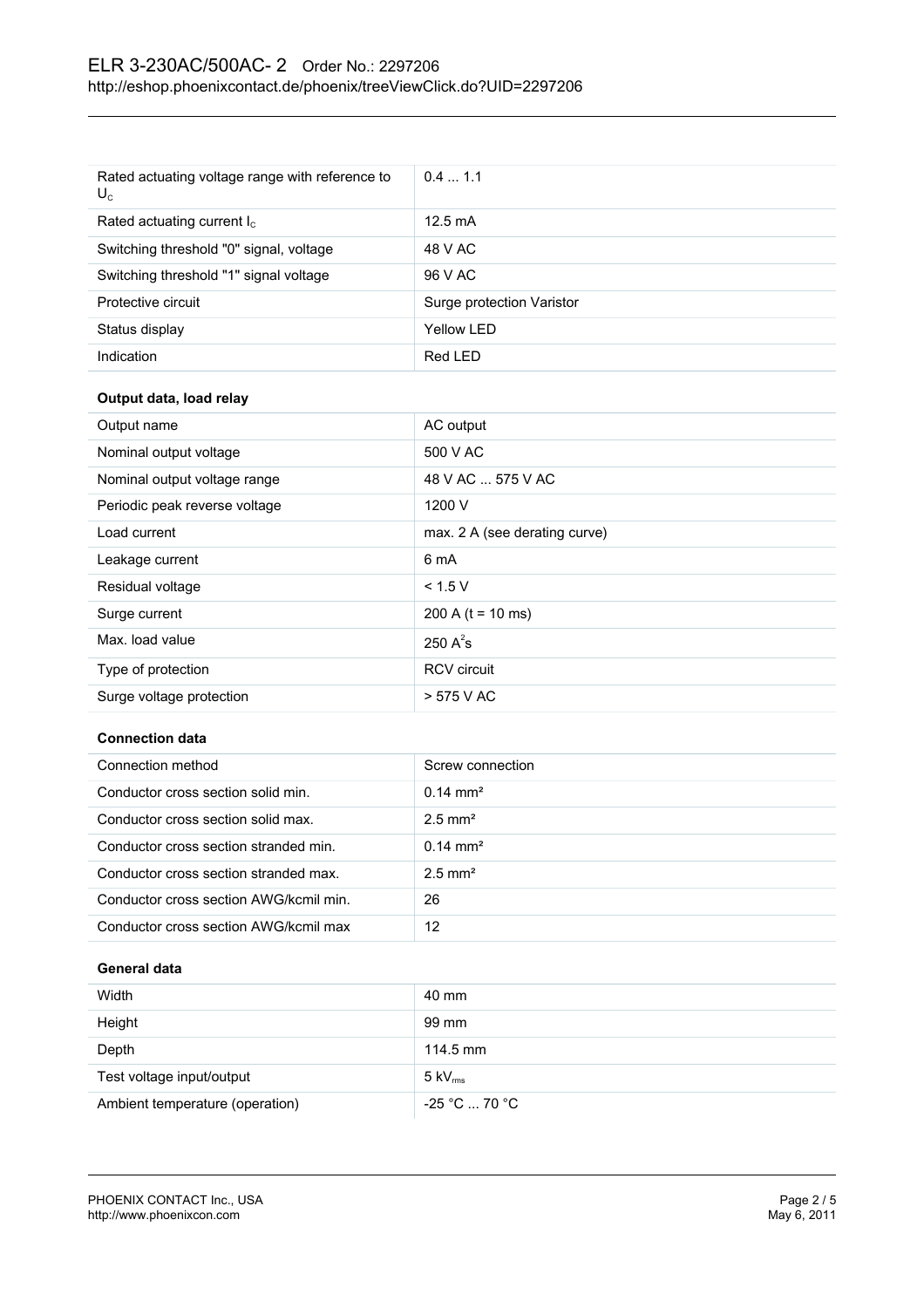## ELR 3-230AC/500AC- 2 Order No.: 2297206 <http://eshop.phoenixcontact.de/phoenix/treeViewClick.do?UID=2297206>

| Ambient temperature (storage/transport) | $-25 °C  70 °C$                                       |
|-----------------------------------------|-------------------------------------------------------|
| Mounting position                       | Vertical (horizontal DIN rail)                        |
| Assembly instructions                   | Can be aligned with spacing = 20 mm                   |
| Operating mode                          | 100% operating factor                                 |
| Degree of protection                    | <b>IP20</b>                                           |
| Name                                    | Standards/regulations                                 |
| Standards/regulations                   | <b>DIN EN 50178</b>                                   |
|                                         | EN 60947                                              |
| Name                                    | Power station requirements                            |
| Standards/regulations                   | DWR 1300 / ZXX01/DD/7080.8d                           |
| Name                                    | Air and creepage distances between the power circuits |
| Standards/regulations                   | <b>DIN EN 50178</b>                                   |
| Rated surge voltage / insulation        | 6 kV / Basic isolation                                |
| Rated insulation voltage                | 500 V                                                 |
| Pollution degree                        | 2                                                     |
| Surge voltage category                  | Ш                                                     |
|                                         |                                                       |

**Certificates / Approvals**

 $_{c}$  (Ii)  $\left( \mathbb{I} \right)$ 

Certification CUL Listed, UL Listed

Certifications applied for: GL

## **Diagrams/Drawings**

Block diagram

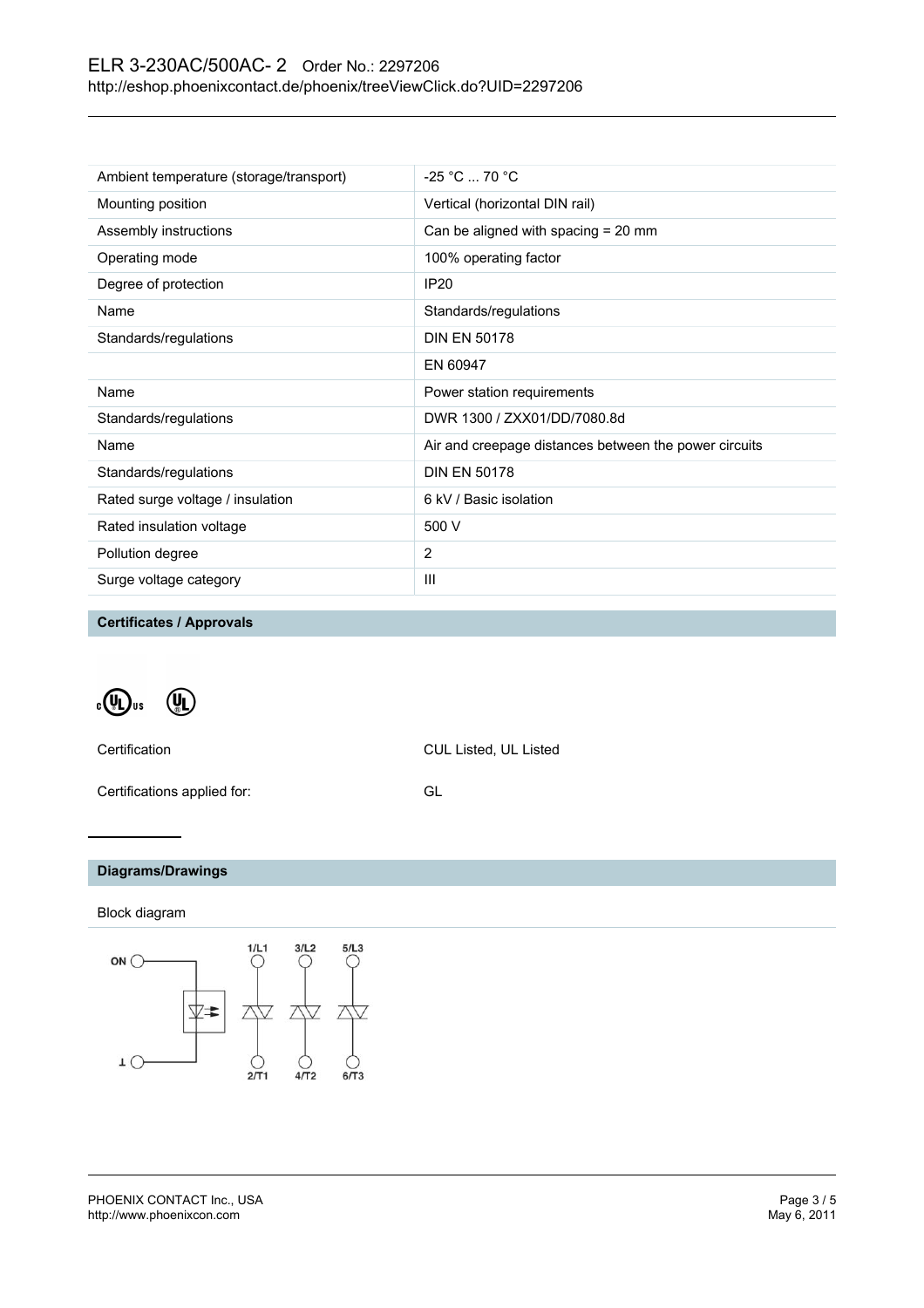